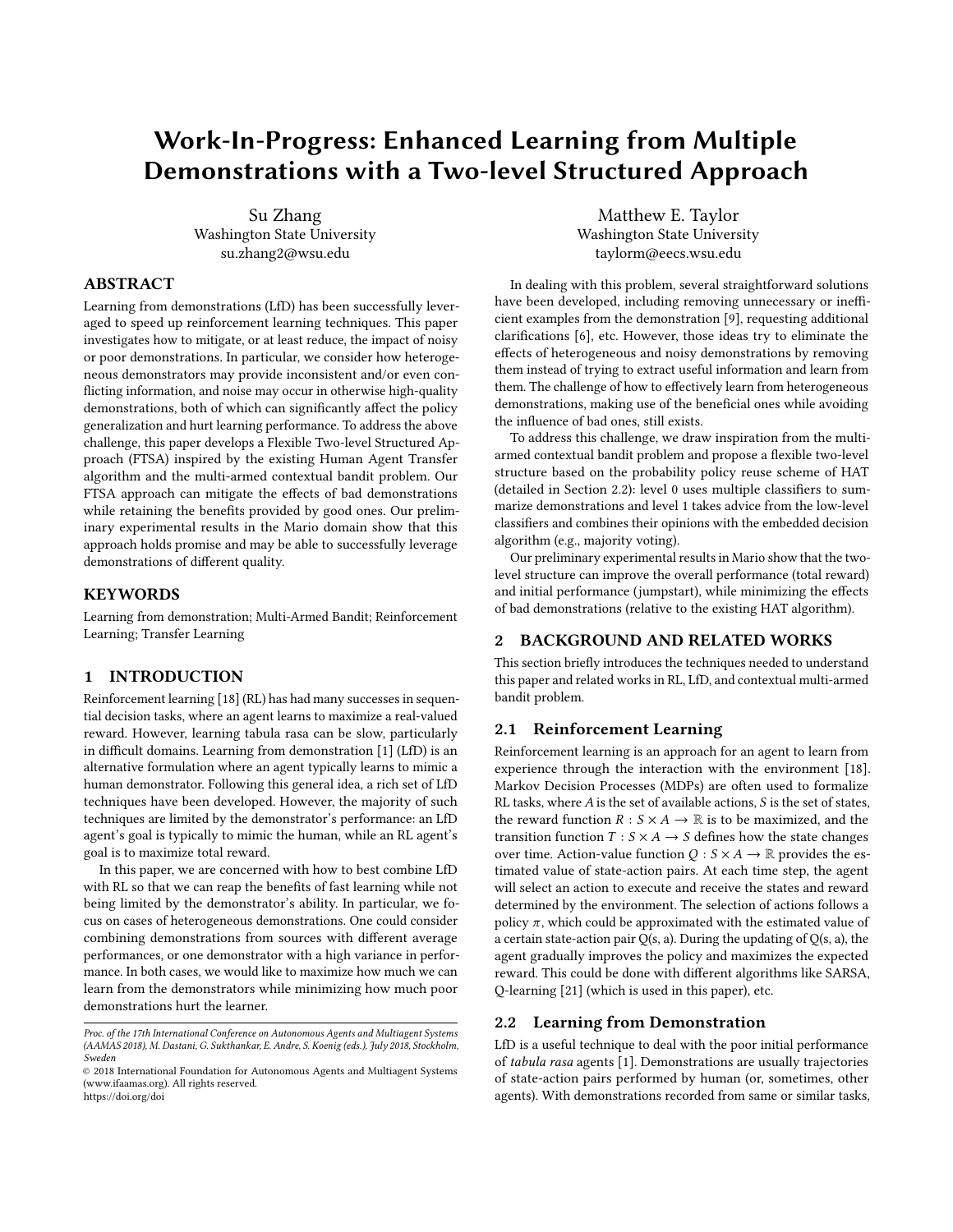AAMAS'18, July 2018, Stockholm, Sweden Su Zhang and Matthew E. Taylor

the agent could transfer the learned feature of neural networks [\[22\]](#page-4-5), learn heuristics for reward shaping [\[4\]](#page-4-6), construct skill trees with experience replay [\[12\]](#page-4-7), etc.

Among those related works, the Human Agent Transfer [\[20\]](#page-4-8) (HAT) algorithm first summarizes the policies with a rule-based learner (e.g., a Decision Tree) then uses the rule transfer [\[19\]](#page-4-9) technique of transfer learning in a probabilistic policy reuse [\[8\]](#page-4-10) (PPR) manner, to speed up and improve the performance of the RL agent. This paper also adopts the PPR technique, while focusing on making use of multiple demonstrations regardless of their qualities.

There are also works that follow the Reinforcement Learning with Expert Demonstrations (RLED) framework, which try to extract optimal policies by directly applying iterations on the demonstration data [\[5,](#page-4-11) [11,](#page-4-12) [16\]](#page-4-13), identify relevant task features through demonstrations and apply RL with the abstract state space [\[7\]](#page-4-14), etc. Different from those solutions, our approach focuses on guiding the learning process using policies generalized from demonstrations instead of explicitly using the demonstration examples as an additional source for updating value estimates.

### 2.3 Learning from Multiple Experts

Online learning with expert advice could be viewed as contextual multi-armed bandit problem [\[14\]](#page-4-15), where the goal of the agent is to compete against the best expert (that has the highest expected reward). At each time step, an expert will generate advice about the arm selection based on the current context, and the agent will build a strategy of pulling the arm, considering all the given advice, and dynamically update its belief of each expert [\[23\]](#page-4-16). The most relevant work is the Exponential-weight Algorithm for Exploration and Exploitation using Expert advice (EXP4) algorithm [\[2\]](#page-4-17), and similar ideas are also adopted in this paper. Additionally, such modeling could be applied to applications like recommendation [\[13\]](#page-4-18), selecting state machine policies for robotic systems [\[15\]](#page-4-19), etc.

## 3 A FLEXIBLE TWO-LEVEL STRUCTURED APPROACH TO LEARNING FROM MULTIPLE DEMONSTRATIONS

In this section, we propose a Flexible Two-level Structured Approach (FTSA) to address the problem of combining multiple demonstrations. This approach integrates the multi-armed bandit approach with the probability policy reuse scheme of HAT and allows the agent to take advantage of multiple demonstrations regardless of their quality.

### 3.1 Problem Statement

We formalize the problem of learning from multiple demonstrations as a contextual multi-armed bandit problem with following notation:

- $K$  number of actions
- N number of classifiers/experts/oracles, where each is trained on a demonstration
- *D* demonstration data set, each  $d_i$  is a recording of an episode,<br>and contains state/action pairs and contains state/action pairs
- $\bullet$  *t* time step, where the agent will select actions and execute at each t
- ξ policy advice vector:  $\xi_{t,j}^{l}$  is demonstrator *i*'s recommended<br>neglectivity of eleccing num (estion) is t num d t t, policy anside vector.  $s_{t,j}$  is demonstrator t s recording arm (action) j at round t<br>probability of choosing arm (action) j at round t
- $r$  reward vector with dimension of  $K$ , all the elements in r are zero, except the one corresponds to the selected arm (action)
- $x_t$  context vector, used by classifiers to generate advice, could be the state vector from task environment, etc.

Generally, each classifier is trained with a demonstration and at round t, classifier i will give its estimation of probability  $\xi_{t,j}^{i}$  of selecting action (arm) j based on the context vector  $x_t$ , the agent<br>will then decide to trust and follow a classifier's advice or not nick will then decide to trust and follow a classifier's advice or not, pick one action (arm), and continue the RL steps.<sup>[1](#page-1-0)</sup>

### 3.2 Method Description

The entire procedure is built on the framework of HAT, and the multi-armed bandit selection could be captured with this two-level structure:



Figure 1: Two-level Structure of bandit selection

With the HAT framework, the agent will adopt the advice from classifiers with a certain probability  $\phi$  (which decays over time). Each level-0 classifier is trained with one demonstration, $^2$  $^2$  and will generate advice vector according to different context vectors; level-1 could embed with any algorithms to combine all the advice from level-0 classifiers and provide the final suggestion for the agent to select. With this two-level structure, the agent could then make use of knowledge from multiple different demonstrations regardless of their quality. Various algorithms and schemes could be adopted into level-1 as the decision component. In this work, we pick majority voting, Exponential Weighted Algorithm (EWA), and a metaclassifier as examples to show how this approach works.

3.2.1 Majority Vote. When combining the advice with majority voting, the entire structure will become similar to the Bagging ensemble method [\[3\]](#page-4-20). The difference is that the training data are not generated with bootstrap sampling, but directly use the data from different demonstrators to build each base classifier. And this voting scheme may not be able to reduce the "variance," but only to combine multiple advice and get a final output suggestion. Since each classifier is treated equally, this method works well when the quality of most demonstrations are good or similar to each

<span id="page-1-0"></span><sup>&</sup>lt;sup>1</sup>It is possible the expected regret for each classifier could be defined and calculated, but we leave this to future work.

<span id="page-1-1"></span><sup>&</sup>lt;sup>2</sup>Future work will consider training each classifier per demonstrator.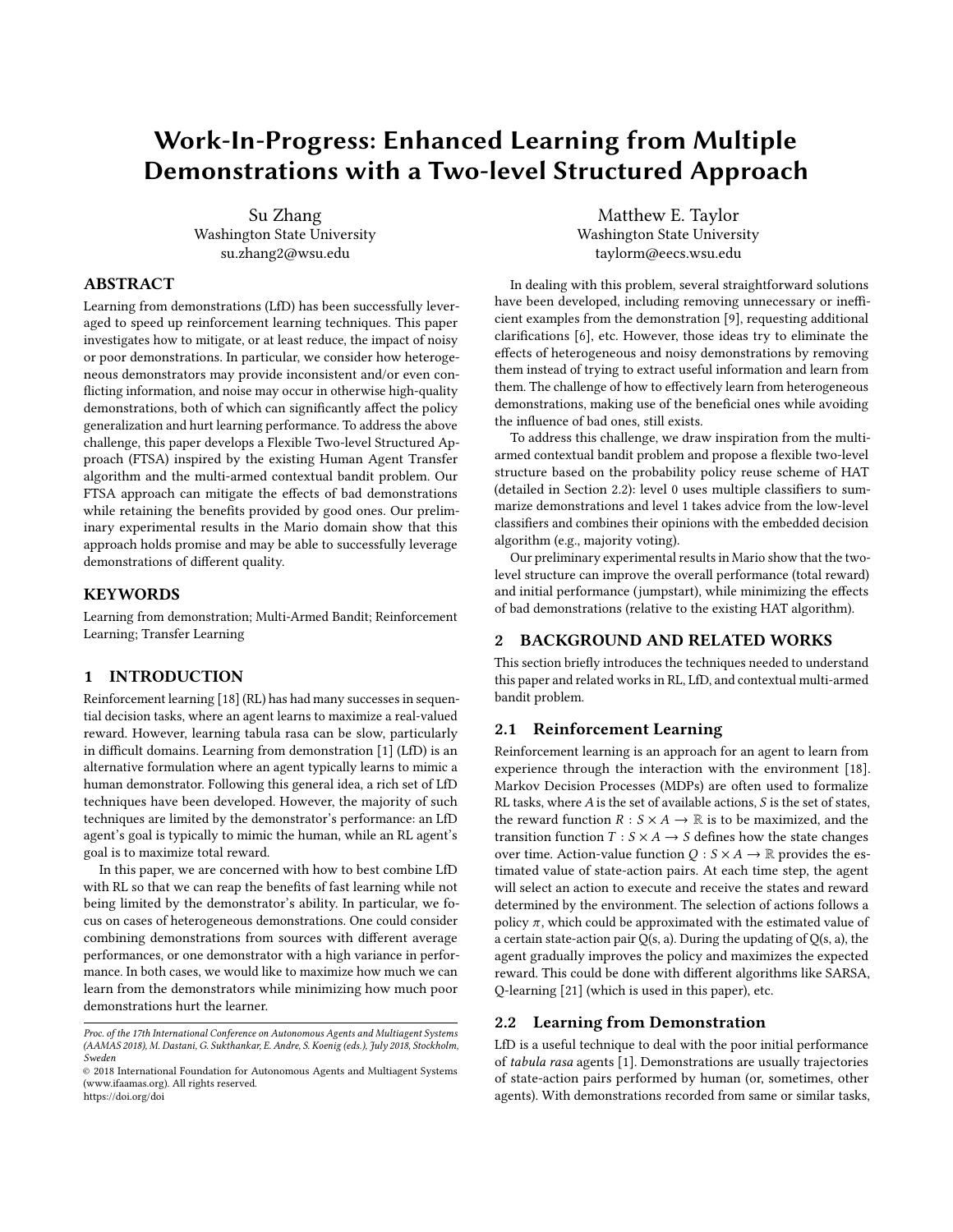Work-In-Progress: Enhanced LfD with a Two-level Structured Approach **AAMAS'18**, July 2018, Stockholm, Sweden

Algorithm 1: Flexible Two-level Structured Approach for LfD

**Input**: Demonstration data set  $D = \{d_0; d_1; \dots; d_n\}$ , reuse probability  $\Phi_0$ , decay rate  $\Phi_D$  $\Phi \leftarrow \Phi_0$ 2 **for** demonstration  $d_i \in D$  **do**<br>3 Train classifier  $c_i$  with  $d_i$ Train classifier  $c_i$  with  $d_i$  . Build level-0 classifiers <sup>4</sup> end <sup>5</sup> Initialize level-1 algorithms <sup>6</sup> . Update weights for each classifier, build a meta-classifier, etc. <sup>7</sup> for each episode do  $\begin{array}{c|c} \n\text{8} & \text{Initialize state } s_0 \\
\text{6} & \text{for step } t \text{ do}\n\end{array}$ for step t do 10 Get state vector  $s_t$ , reward  $r_t$ 11  $a \leftarrow \phi$ <br>12 if range 12 if  $rand() \leq \Phi$  then<br>
13 | Construct conte 13 Construct context vector  $x_t$  with  $s_t$ <br> **14** for each classifier c<sub>i</sub> do 14 **for each classifier c<sub>i</sub> do**<br>15 **for each classifier c<sub>i</sub> do** 15 Get  $\xi_t^i$  with  $x_t$ 16 **end**  $\begin{array}{c|c|c|c} \hline \text{17} & \text{18} & \text{19} \\ \text{18} & \text{19} & \text{19} \\ \hline \end{array}$  algorithms to select action *a* 18 . majority vote, value estimation, classification, etc.<br> **else** else 20 if  $rand() \leq \epsilon$  then<br>
21  $a \leftarrow$  random ac 21  $\begin{array}{|c|c|c|c|c|} \hline \end{array}$  a  $\leftarrow$  random action<br>22 **else** else 23 a  $\begin{array}{|c|c|c|c|}\n\hline\n & a \leftarrow argmax_{\partial} Q \\
\hline\n\text{Execute action } a\n\end{array}$  $\begin{array}{c|c} \text{24} \\ \text{25} \end{array}$  Execute action *a* Update Q-value (with SARSA, Q-Learning, etc.) 26  $\theta$   $\phi \leftarrow \Phi * \Phi_D$ <br>27 end end <sup>28</sup> end

other, as the advice from those few classifiers trained with bad demonstrations will be ignored.

3.2.2 Exponential Weighted Algorithm (EWA). When combining the advice with EWA, the structure will be similar to the EXP3 and EXP4 bandit algorithms. In contrast to EXP3 or EXP4, the exploration/exploitation balancing will not be handled by EWA itself, but by the HAT framework. A weight will be initialized equally and assigned to each classifier, and then the algorithm will exponentially decay the weights of classifiers based on their advice during iterations. The update of the weights could use the reward from the environment or other loss functions. In each round, the agent could estimate the reliability of each classifier based on the advice they give and choose which classifier to listen to. In this way, the EWA method could handle the blending of good and bad demonstrations.

3.2.3 Meta-Classifier. We could also build a meta-classifier on level-1 based on the advice of level-0, similar to the Stacking (stacked generalization) ensemble method. The difference is that the stacking method is built in a cross-validation manner, and here the level-1 classifier is trained with the same context of demonstration data but replaces the original label with predictions of level-0 classifiers. The level-1 classifier could use either the same base classification method as level-0 does, or different methods.

### 4 EVALUATION

This section discusses the empirical evaluation of the proposed methods.

### 4.1 Experimental Setting

Our approach is evaluated with the Mario simulator released by Karakovskiy [\[10\]](#page-4-21), based on the Nintendo's platform game Super Mario Bros. The agent is trained to get as high a score as possible. The state is composed of 27 state variables and includes both numeric and Boolean variables; there are  $3.65 \times 10^{10}$  different discrete states in total (although many are unreachable in practice). The agent can choose 12 different actions with the combinations of three sets: {left, right, no action}, {jump, do not jump}, {run, do not run}. The agent will receive +10 for jumping on an enemy, +58 for eating a mushroom, +64 for eating a fire-flower, +16 for collecting a coin, +24 for finding a hidden block, +1024 for clearing the level, -42 for getting hurt by an enemy, and -512 for dying [\[17\]](#page-4-22).

To investigate whether our approach could learn reasonable performance with multiple demonstrations, we conduct experiments with 10 good demonstrations (23,259 state/action example pairs in total), 10 good demonstrations and 20 bad demonstrations (48,852 examples in total), and 20 bad demonstrations (25,594 examples in total).[3](#page-2-0) We use the J48 decision tree to build base classifiers in level-0 and the following algorithms are embedded in level-1:

- (1) Majority vote
- (2) Exponential Weighted Algorithm, where  $\eta = 0.001$ , iterate for 100 rounds;
- (3) Meta-classifier, using J48 as level-1 classifier.

All "good" demonstrations are recorded with a well-trained Qlearning agent playing Mario, with an average score of 3,408.4; bad demonstrations are recorded with a simple agent, the average score is -267.6. The baseline is the Q-learning agent without any prior knowledge. We also adopt the HAT agent with J48 as a benchmark method (which uses a merged data file of multiple demonstrations as input).

For the evaluation metrics, we consider 1) Jumpstart, the improvements of initial performance vs. the benchmark agent; and 2) Total Reward, the accumulated reward achieved by an agent (i.e., the area under the learning curve).

### 4.2 Results and Discussion

To present the results of the experiments, we plot the learning curves with the averaged score over 10 runs of 50,000 episodes with a sliding window of size 3,000.

According to Figure [2,](#page-3-0) when using 10 good demonstrations, the performance of the proposed approach is much better than the baseline, and could converge to a similar performance level of HAT; at the beginning stage, HAT has the highest jumpstart, and FTSA with majority vote has the lowest jumpstart, while the jumpstarts

<span id="page-2-0"></span><sup>&</sup>lt;sup>3</sup>We choose the combination of 10 good demonstrations and 20 bad demonstrations to present approximately the same number of examples from good and bad demonstrations.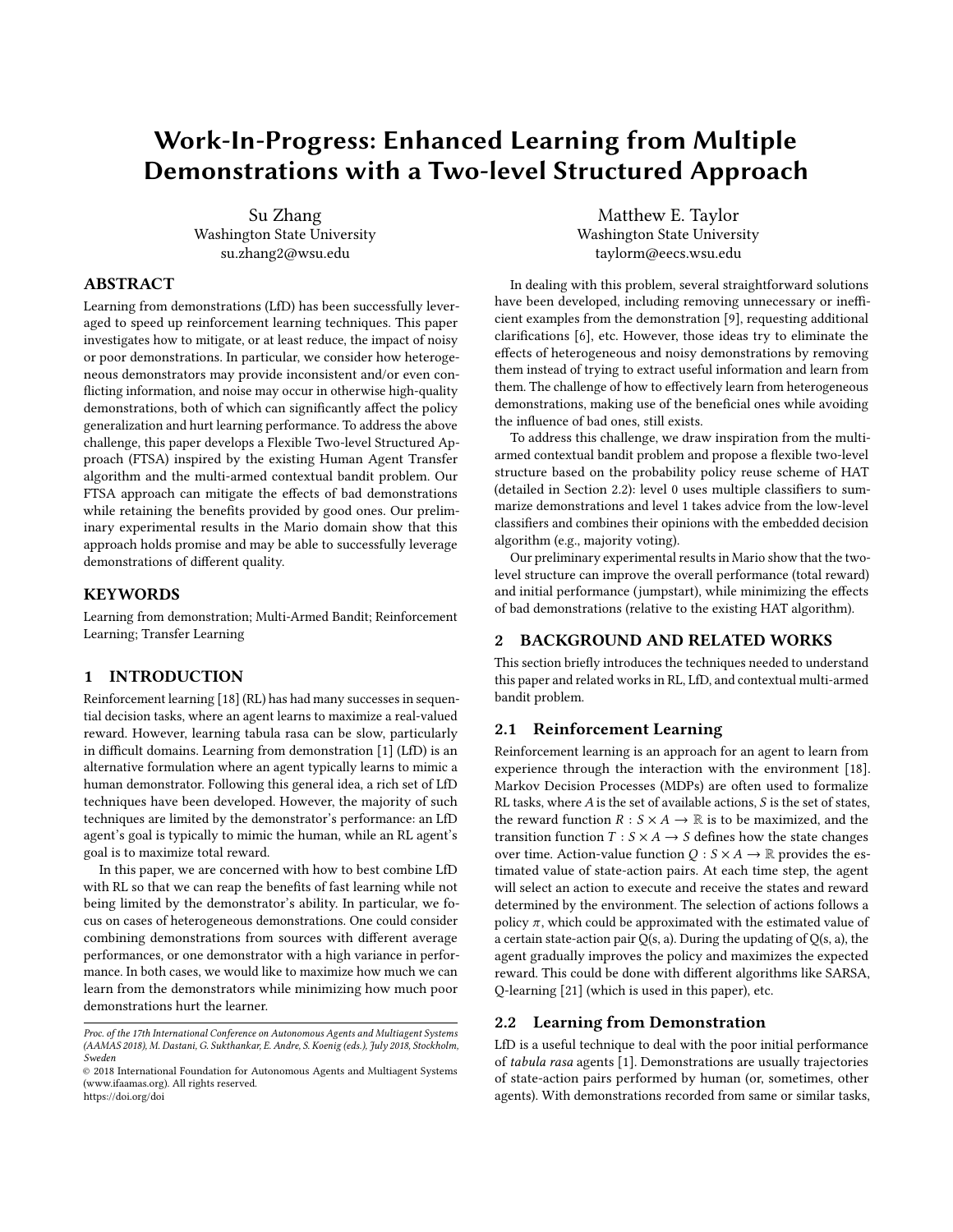<span id="page-3-0"></span>

Figure 2: With 10 good demos

<span id="page-3-1"></span>

Figure 3: With 10 good demos and 20 bad demos

of using EWA and the meta-classifier lie between. However, even with a low jumpstart, the performance of FTSA with all different methods could catch up with the performance of the HAT within 5,000 episodes.

Figure [3](#page-3-1) shows the performance of training an agent with the proposed approach using 10 good demonstrations and 20 bad demonstrations. With the blending of good and bad demonstrations, both HAT and FTSA with all the methods could outperform the baseline; the jumpstart of HAT is lower than the approach with EWA and majority vote but higher than FTSA with meta-classifier; the performance level of all the methods will converge to a similar level between 15,000 to 20,000 episodes.

From Figure [4,](#page-3-2) we could observe that, with 20 bad demonstrations, FTSA with majority vote and EWA could still provide some benefit to the jumpstart, while HAT and FTSA with meta-classifier could not. With the bad jumpstarts, the performance of HAT and FTSA with the meta-classifier could converge to a higher level than the baseline after 10,000 episodes, even though they could not benefit from the demonstrations at the beginning stage.

Table 1 shows the jumpstart and total reward of each method when experimenting with different blendings of demonstrations. The jumpstart is the subtraction of the initial reward of the baseline from the average initial reward of each method (the jumpstart of

<span id="page-3-2"></span>

Figure 4: With 20 bad demos

the baseline is defined as 0). From the table, we could tell that with the increasing amount of bad demonstrations, the jumpstart and total reward of HAT declines. However, our FTSA with EWA and Majority Vote have a robust performance on those two metrics. Also, note that FTSA with the Meta-classifier also seems more vulnerable to the bad demonstrations than FTSA embedding with the other two algorithms—this may be related to the selection of meta-classifier and other factors. We also conduct Welch's t-test on the experiment results. With  $p < 0.05$ , we can say that the FTSA with Majority Vote and FTSA with EWA could significantly outperform HAT when provided 10 good demonstrations and 20 bad demonstrations, as well as when provided 20 bad demonstrations.

According to the experimental results, this 2-level structure could efficiently capture the knowledge from multiple demonstrations. Embedded with different bandit algorithms, it could eliminate the effects of bad demonstrations better than the classical HAT approach and enable the agent to make better usage from the blending of demonstrations without the assumption of using good or expert level demonstrations.

### 5 CONCLUSION AND FUTURE WORK

In this paper, we introduced a Flexible Two-level Structured Approach (FTSA) to address the task of combining policies learned from multiple demonstrations with different quality. With the probabilistic policy reuse scheme and algorithms from multi-armed contextual bandit problems, this approach could summarize and then combine advice from different demonstrations. With the experimental results in the Mario domain, particularly in scenarios where there are bad demonstrations, this approach could outperform the HAT in both overall performance (learning curve), initial performance (jumpstart), and total reward. We can therefore conclude that this two-level structure enables the agent to benefit from multiple demonstrations efficiently while eliminating the effects of bad demonstrations.

To improve this idea, first we would like to conduct more experiments: Try embedding more different algorithms other than those mentioned in this paper, theoretically analyze the pros, cons and robustness of each algorithm; Evaluate this approach with different combinations of demonstrations (i.e., a skewed combination of 95 bad demonstrations and 5 good demonstrations); Adopt other LfD